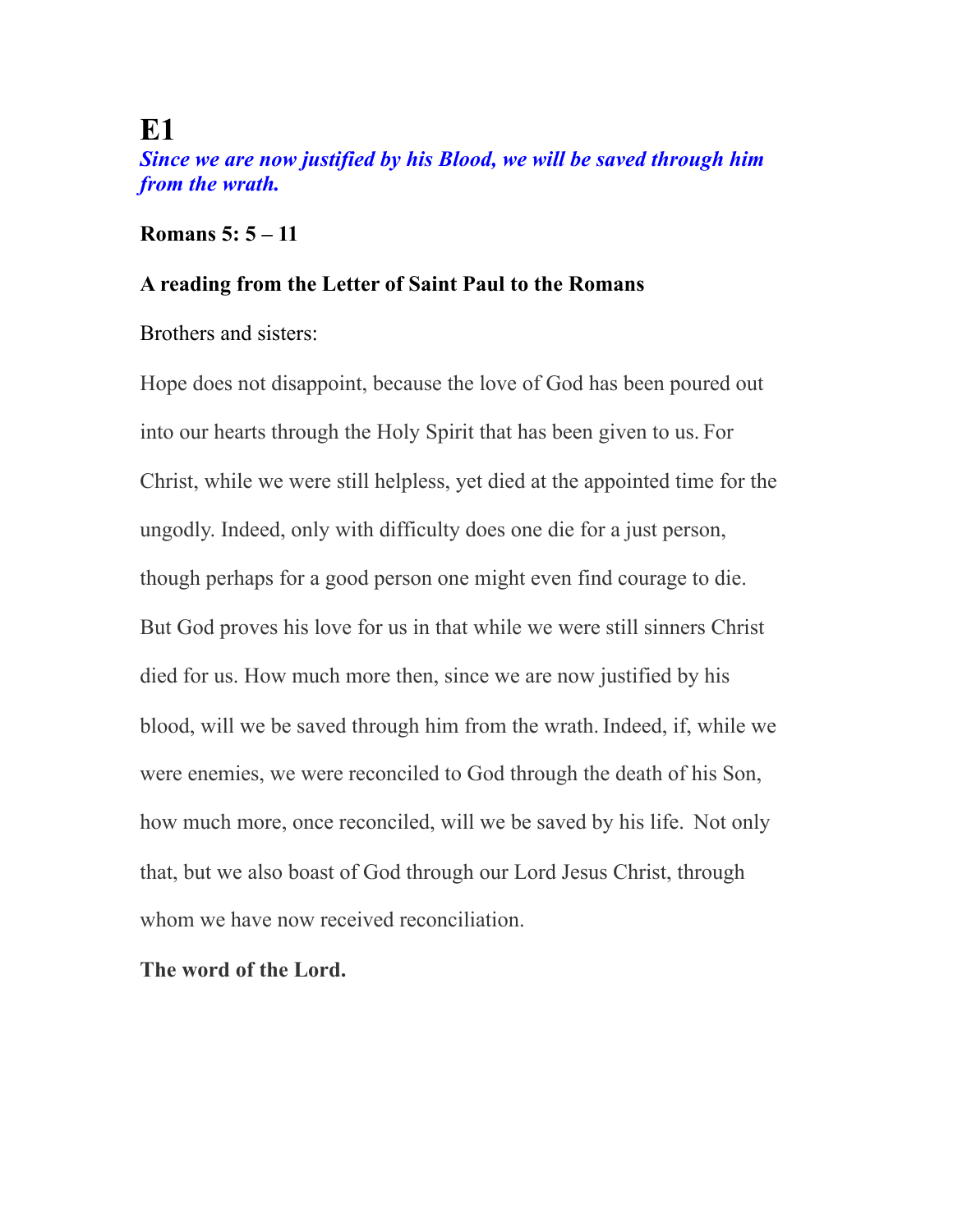## **E2**  *Where sin increased, grace overflowed all the more.*

### **Romans 5: 17 - 21**

### **A Reading from the Letter of Saint Paul to the Romans**

Brothers and sisters:

If, by the transgression of one person, death came to reign through that one, how much more will those who receive the abundance of grace and of the gift of justification come to reign in life through the one person Jesus Christ. In conclusion, just as through one transgression condemnation came upon all, so through one righteous act acquittal and life came to all. For just as through the disobedience of one person the many were made sinners, so through the obedience of one the many will be made righteous. The law entered in so that transgression might increase but, where sin increased, grace overflowed all the more,so that, as sin reigned in death, grace also might reign through justification for eternal life through Jesus Christ our Lord.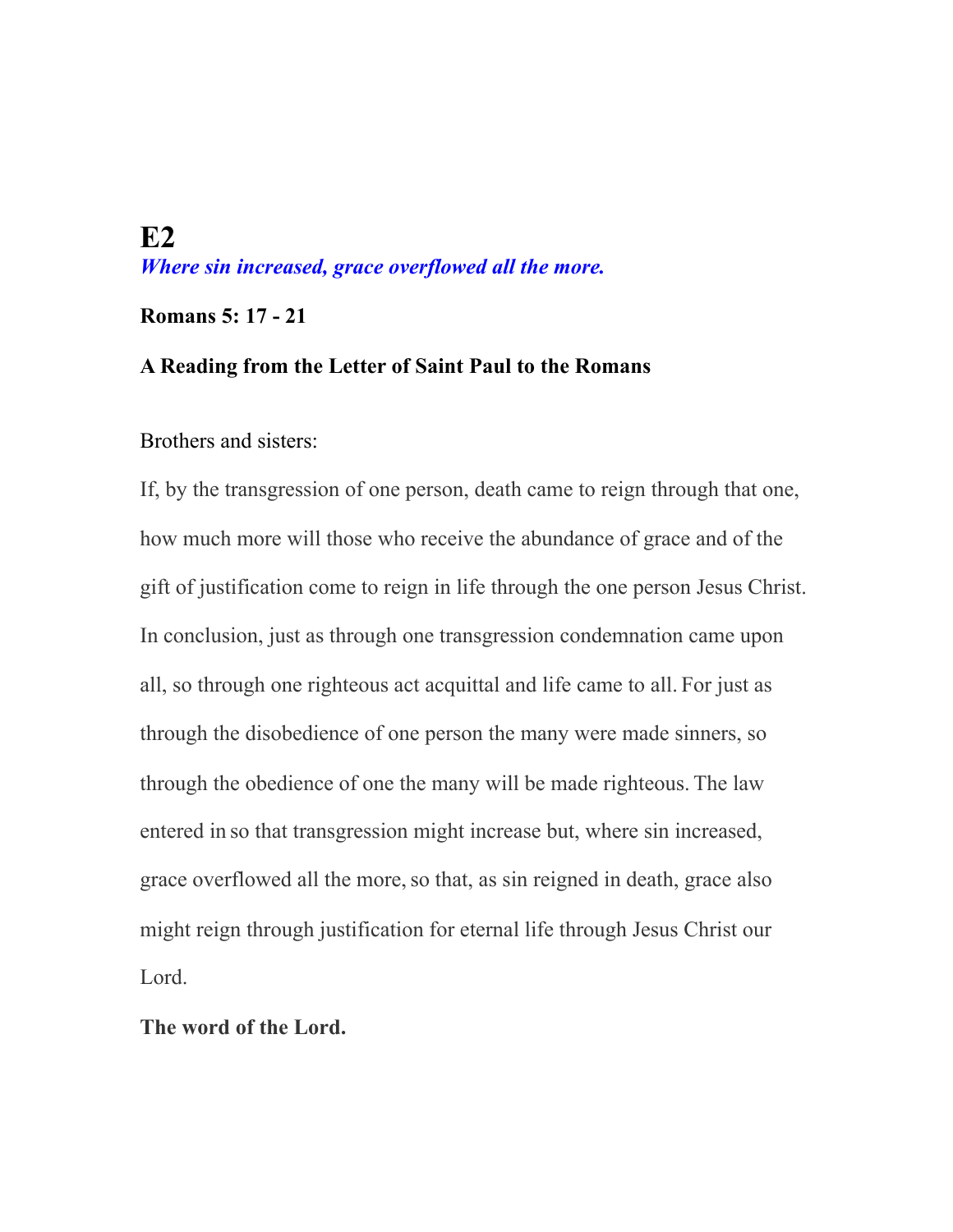# **E3**  *We too might live in newness of life.*

### **Romans 6: 3 – 9**

### **A reading from the Letter of Saint Paul to the Romans**

### Brothers and sisters:

Are you unaware that we who were baptized into Christ Jesus were baptized into his death? We were indeed buried with him through baptism into death, so that, just as Christ was raised from the dead by the glory of the Father, we too might live in newness of life. For if we have grown into union with him through a death like his, we shall also be united with him in the resurrection. We know that our old self was crucified with him, so that our sinful body might be done away with, that we might no longer be in slavery to sin. For a dead person has been absolved from sin. If, then, we have died with Christ, we believe that we shall also live with him. We know that Christ, raised from the dead, dies no more; death no longer has power over him.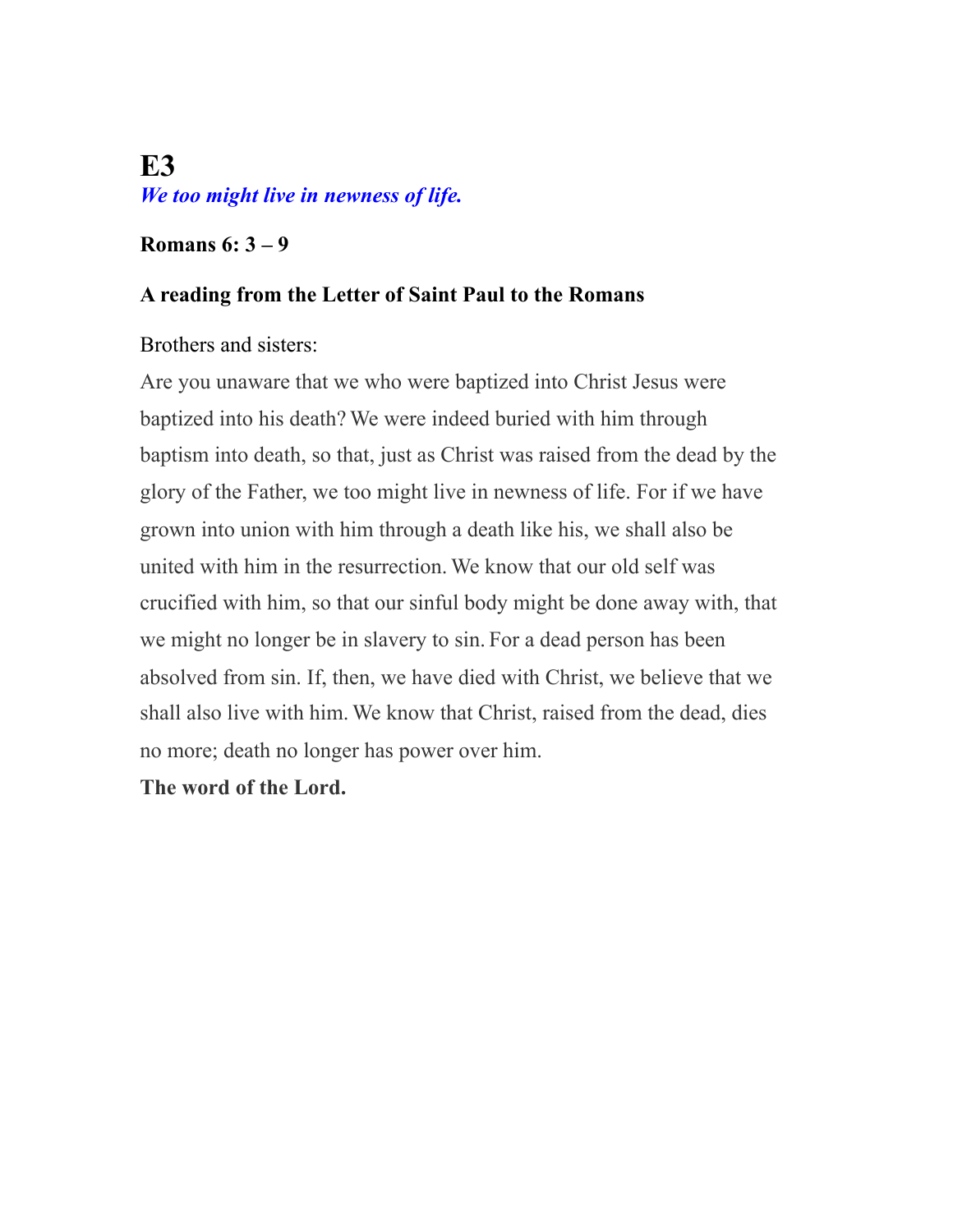## **E4**

*We also groan within ourselves as we wait for adoption, the redemption of our bodies.* 

### **Romans 8: 14 - 23**

#### **A reading from the Letter of Saint Paul to the Romans**

### Brothers and sisters:

For those who are led by the Spirit of God are children of God. For you did not receive a spirit of slavery to fall back into fear, but you received a spirit of adoption, through which we cry, "Abba, Father!" The Spirit itself bears witness with our spirit that we are children of God, and if children, then heirs, heirs of God and joint heirs with Christ, if only we suffer with him so that we may also be glorified with him. I consider that the sufferings of this present time are as nothing compared with the glory to be revealed for us. For creation awaits with eager expectation the revelation of the children of God; for creation was made subject to futility, not of its own accord but because of the one who subjected it, in hope that creation itself would be set free from slavery to corruption and share in the glorious freedom of the children of God. We know that all creation is groaning in labor pains even until now; and not only that, but we ourselves, who have the first fruits of the Spirit, we also groan within ourselves as we wait for adoption, the redemption of our bodies.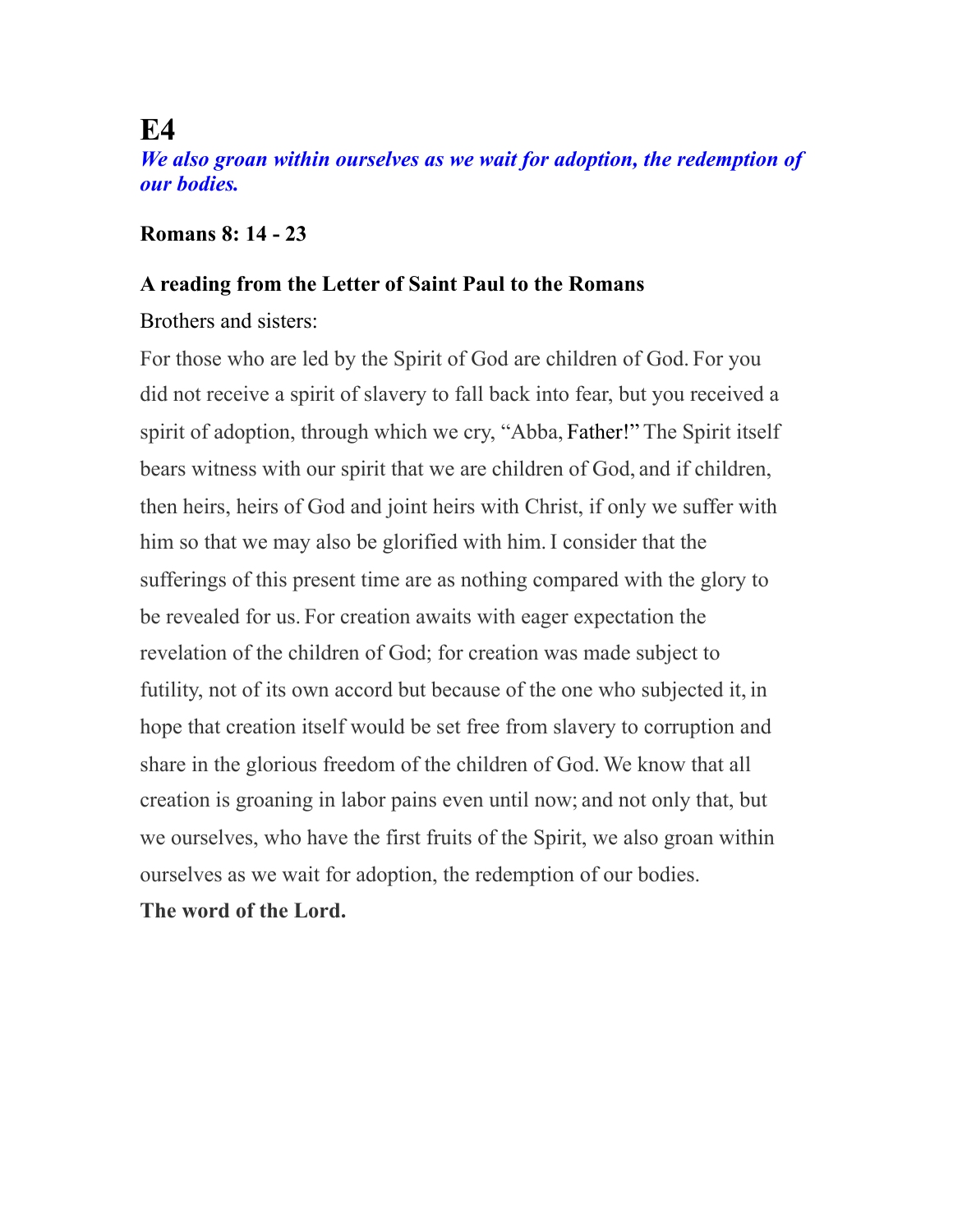## **E5**  *What will separate us from the love of Christ.*

### **Romans 8: 31B – 35, 37 – 39**

### **A reading from the Letter of Saint Paul to the Romans**

Brothers and sisters:

If God is for us, who can be against us? He who did not spare his own Son but handed him over for us all, how will he not also give us everything else along with him? Who will bring a charge against God's chosen ones? It is God who acquits us. Who will condemn? It is Christ [Jesus] who died, rather, was raised, who also is at the right hand of God, who indeed intercedes for us. What will separate us from the love of Christ? Will anguish, or distress, or persecution, or famine, or nakedness, or peril, or the sword? No, in all these things we conquer overwhelmingly through him who loved us. For I am convinced that neither death, nor life, nor angels, nor principalities, nor present things, nor future things, nor powers, nor height, nor depth, nor any other creature will be able to separate us from the love of God in Christ Jesus our Lord.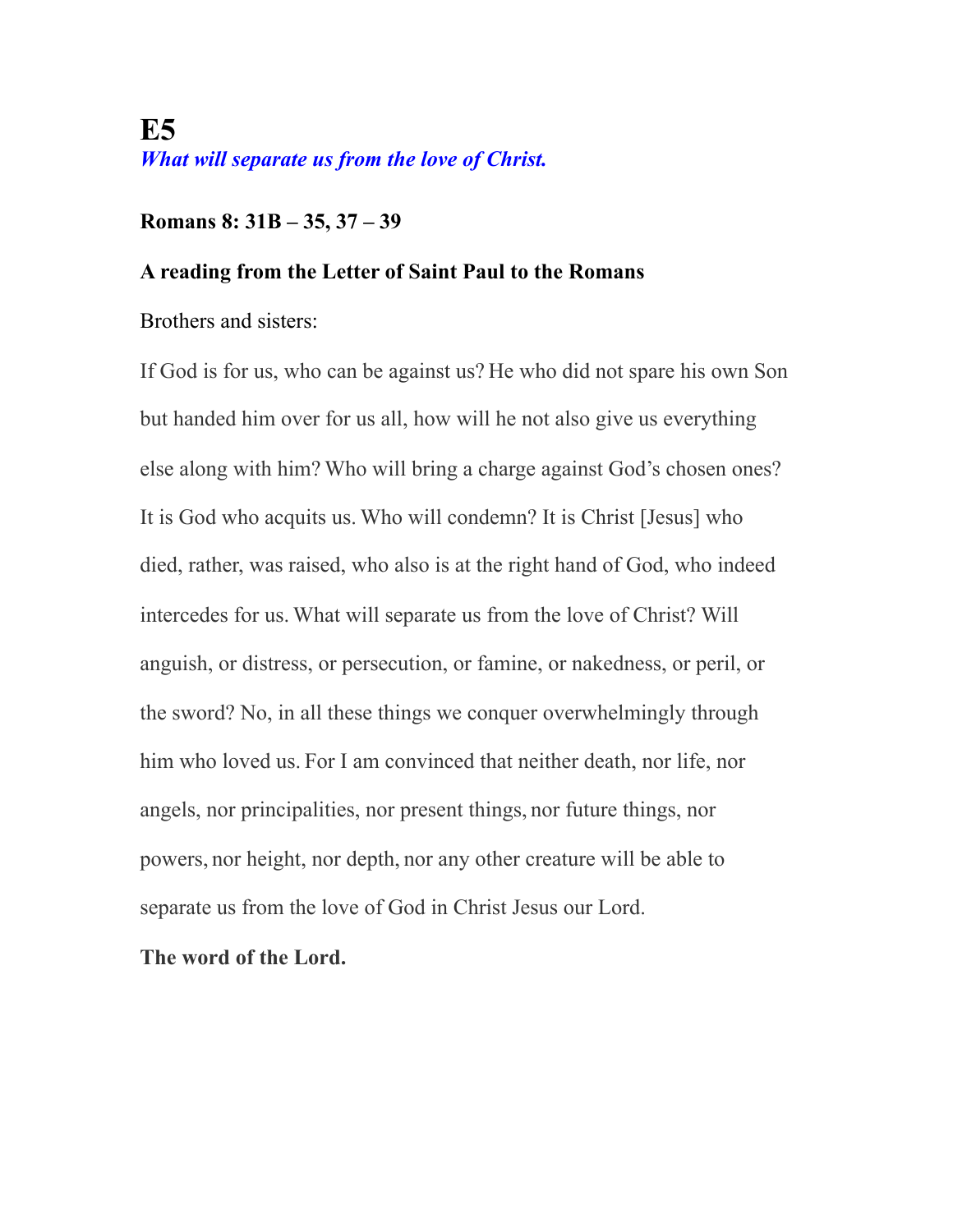## **E6**  *Whether we live or die, we are the Lord's.*

### **Romans 14: 7 – 9, 10c – 12**

### **A reading from the Letter of Saint Paul to the Romans**

Brothers and sisters:

None of us lives for oneself, and no one dies for oneself.8For if we live, we live for the Lord, and if we die, we die for the Lord; so then, whether we live or die, we are the Lord's. For this is why Christ died and came to life, that he might be Lord of both the dead and the living. Why then do you judge your brother? Or you, why do you look down on your brother? For we shall all stand before the judgment seat of God;**[i](http://www.usccb.org/bible/romans/14#53014010-i)** 11for it is written:

"As I live, says the Lord, every knee shall bend before me, and every tongue shall give praise to God."

So [then] each of us shall give an account of himself [to God].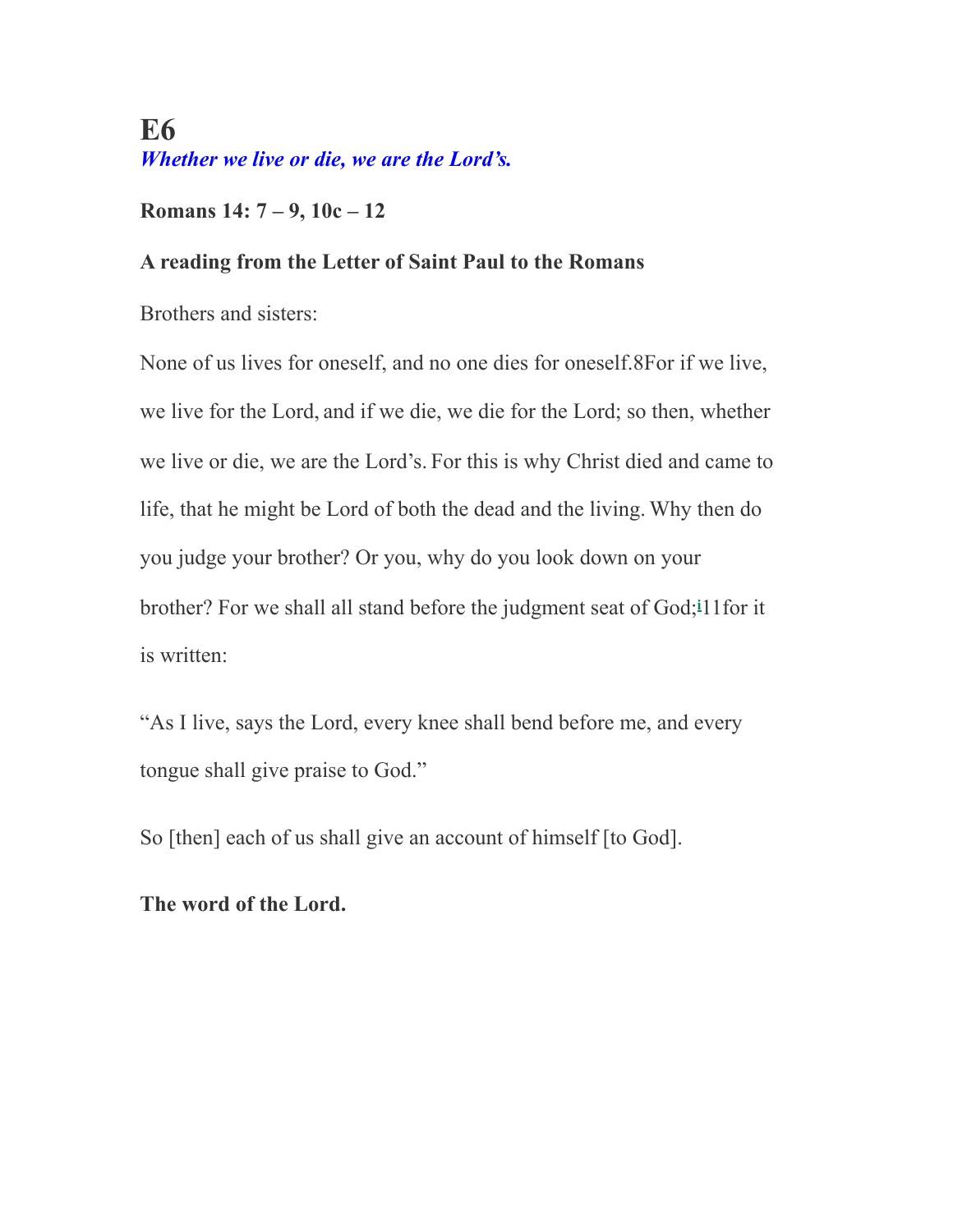## **E7:**  *So too in Christ shall all be brought to life.*

### **Long Version: 1 Corinthians 15:20 – 28**

### **A reading from the first Letter of Saint Paul to the Corinthians**

Brothers and sisters:

Christ has been raised from the dead, the first fruits of those who have fallen asleep. For since death came through a human being, the resurrection of the dead came also through a human being. For just as in Adam all die, so too in Christ shall all be brought to life, but each one in proper order: Christ the first fruits; then, at his coming, those who belong to Christ; then comes the end, when he hands over the kingdom to his God and Father, when he has destroyed every sovereignty and every authority and power. For he must reign until he has put all his enemies under his feet. The last enemy to be destroyed is death, for "he subjected everything under his feet." But when it says that everything has been subjected, it is clear that it excludes the one who subjected everything to him. When everything is subjected to him, then the Son himself will [also] be subjected to the one who subjected everything to him, so that God may be all in all.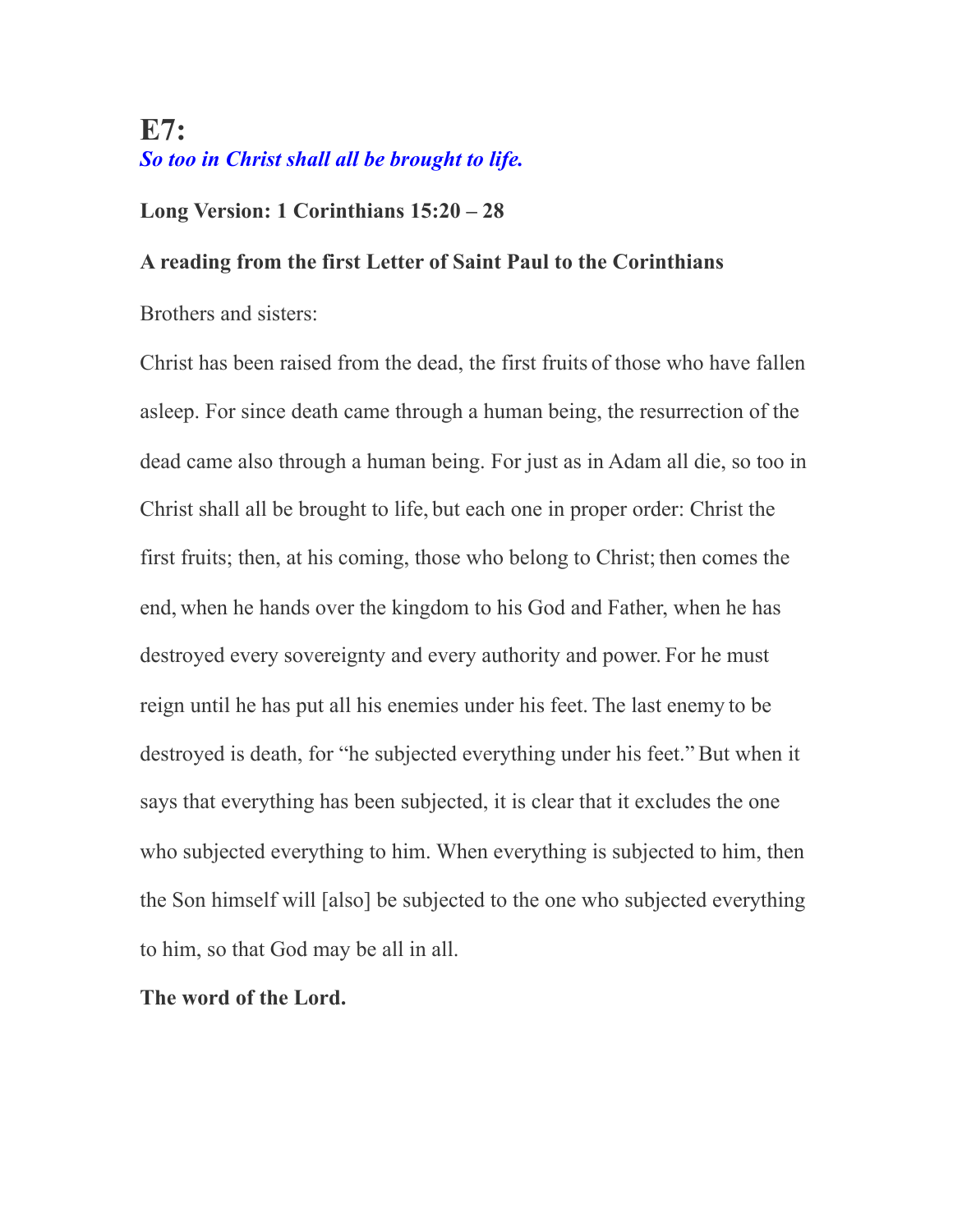## **E8**  *Death is swallowed up in victory.*

### **1 Corinthians 15:51-57**

### **A reading from the first Letter of Saint Paul to the Corithians**

Brothers and sisters:

Behold, I tell you a mystery. We shall not all fall asleep, but we will all be changed, in an instant, in the blink of an eye, at the last trumpet. For the trumpet will sound, the dead will be raised incorruptible, and we shall be changed. For that which is corruptible must clothe itself with incorruptibility, and that which is mortal must clothe itself with immortality. And when this which is corruptible clothes itself with incorruptibility and this which is mortal clothes itself with immortality, then the word that is written shall come about:

"Death is swallowed up in victory. Where, O death, is your victory?

Where, O death, is your sting?" The sting of death is sin, and the power of sin is the law. But thanks be to God who gives us the victory through our Lord Jesus Christ.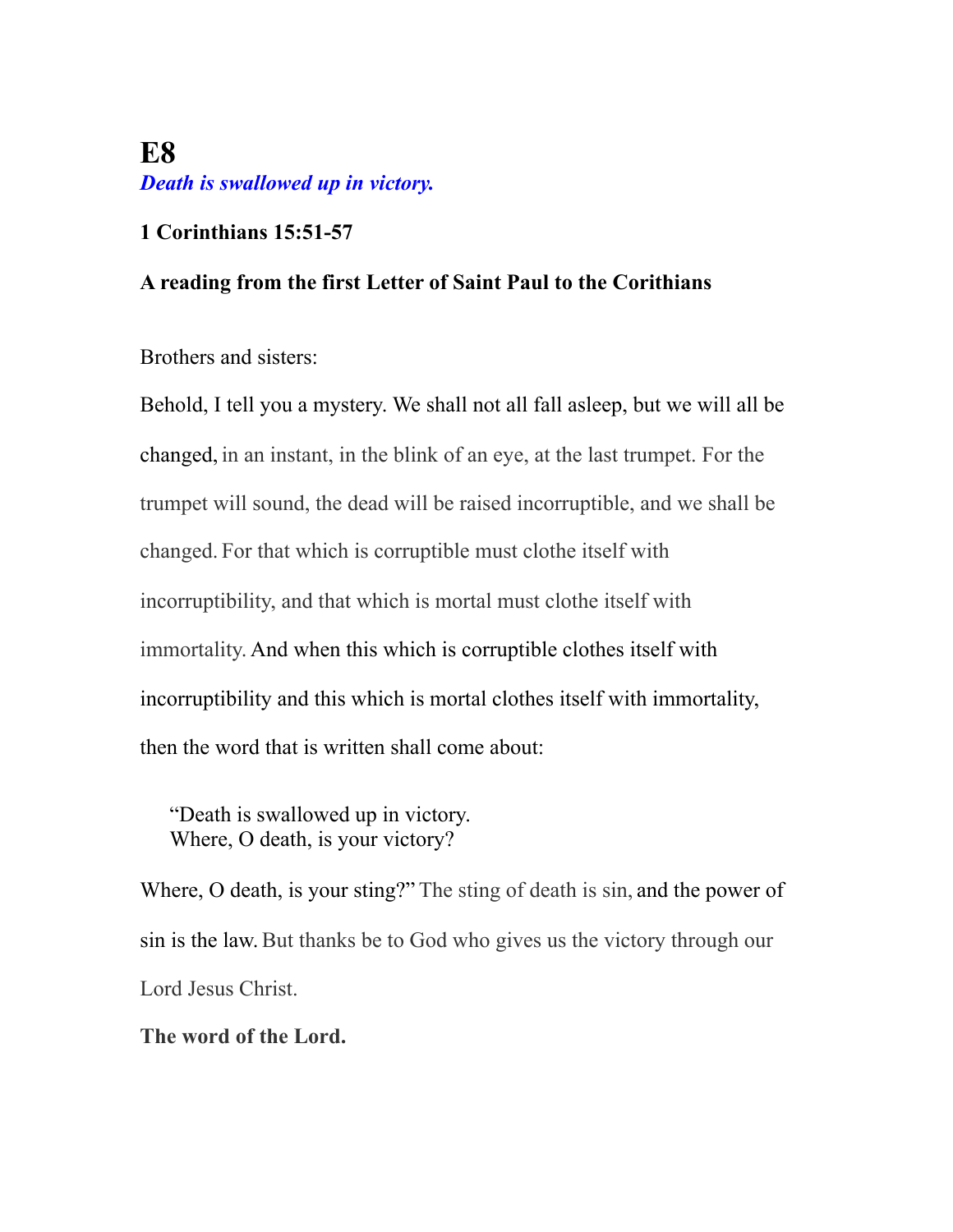## **E9**  *What is seen is transitory, but what is unseen is eternal.*

### **2 Corinthians 4: 14 – 5:1**

# **A reading from the second Letter of Saint Paul to the Corinthians**  Brothers and sisters:

We know that the one who raised the Lord Jesus will raise us also with Jesus and place us with you in his presence. Everything indeed is for you, so that the grace bestowed in abundance on more and more people may cause the thanksgiving to overflow for the glory of God. Therefore, we are not discouraged; rather, although our outer self is wasting away, our inner self is being renewed day by day. For this momentary light affliction is producing for us an eternal weight of glory beyond all comparison, as we look not to what is seen but to what is unseen; for what is seen is transitory, but what is unseen is eternal. For we know that if our earthly dwelling, a tent, should be destroyed, we have a building from God, a dwelling not made with hands, eternal in heaven.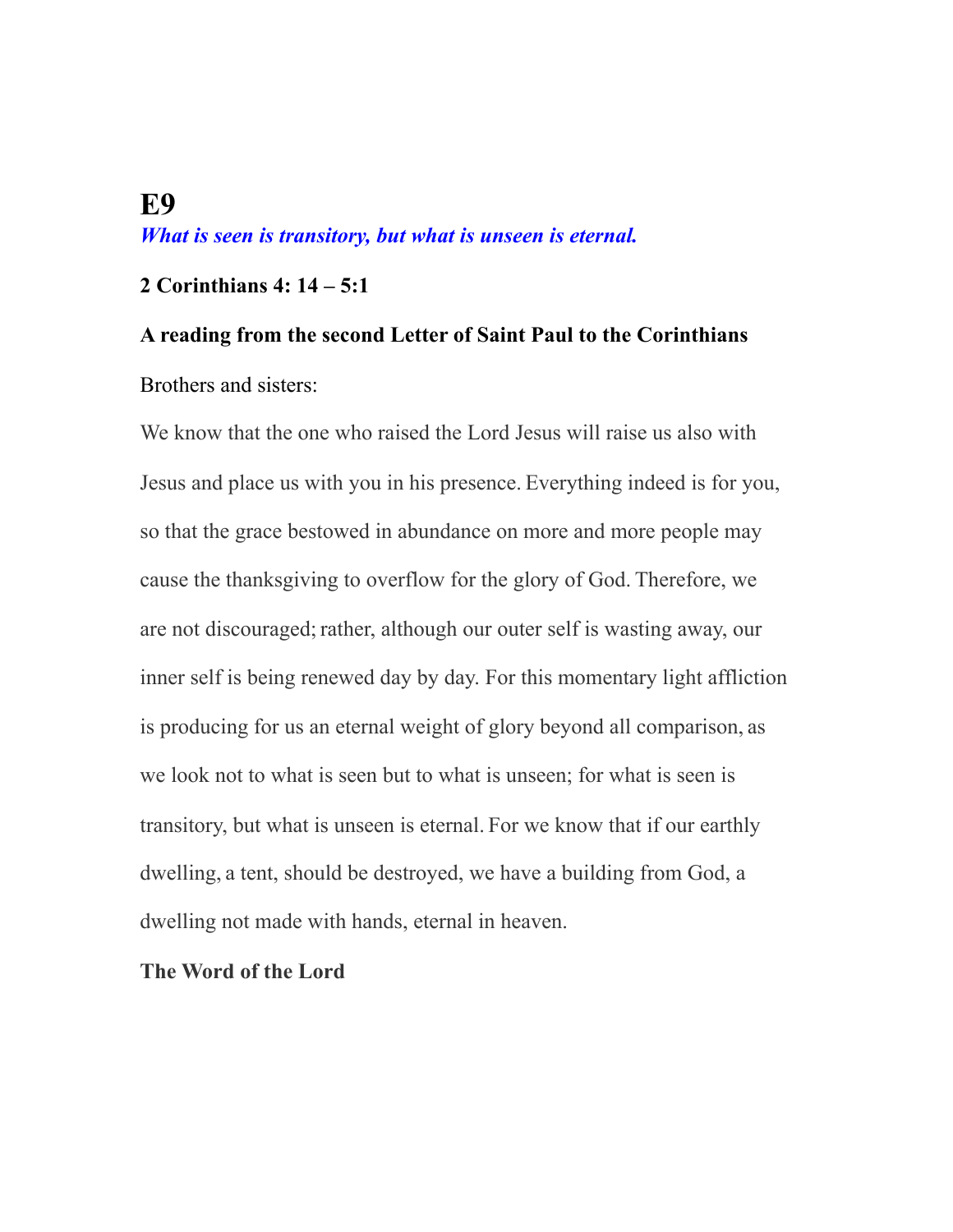## **E10**  *We have a building from God, eternal in heaven.*

### **2 Corinthians 5: 1, 6 – 10**

### **A reading from the second Letter of St. Paul to the Corinthians**

### Brothers and sisters

We know that if our earthly dwelling, a tent, should be destroyed, we have a building from God, a dwelling not made with hands, eternal in heaven. So we are always courageous, although we know that while we are at home in the body we are away from the Lord for we walk by faith, not by sight. Yet we are courageous, and we would rather leave the body and go home to the Lord. Therefore, we aspire to please him, whether we are at home or away. For we must all appear before the judgment seat of Christ, so that each one may receive recompense, according to what he did in the body, whether good or evil.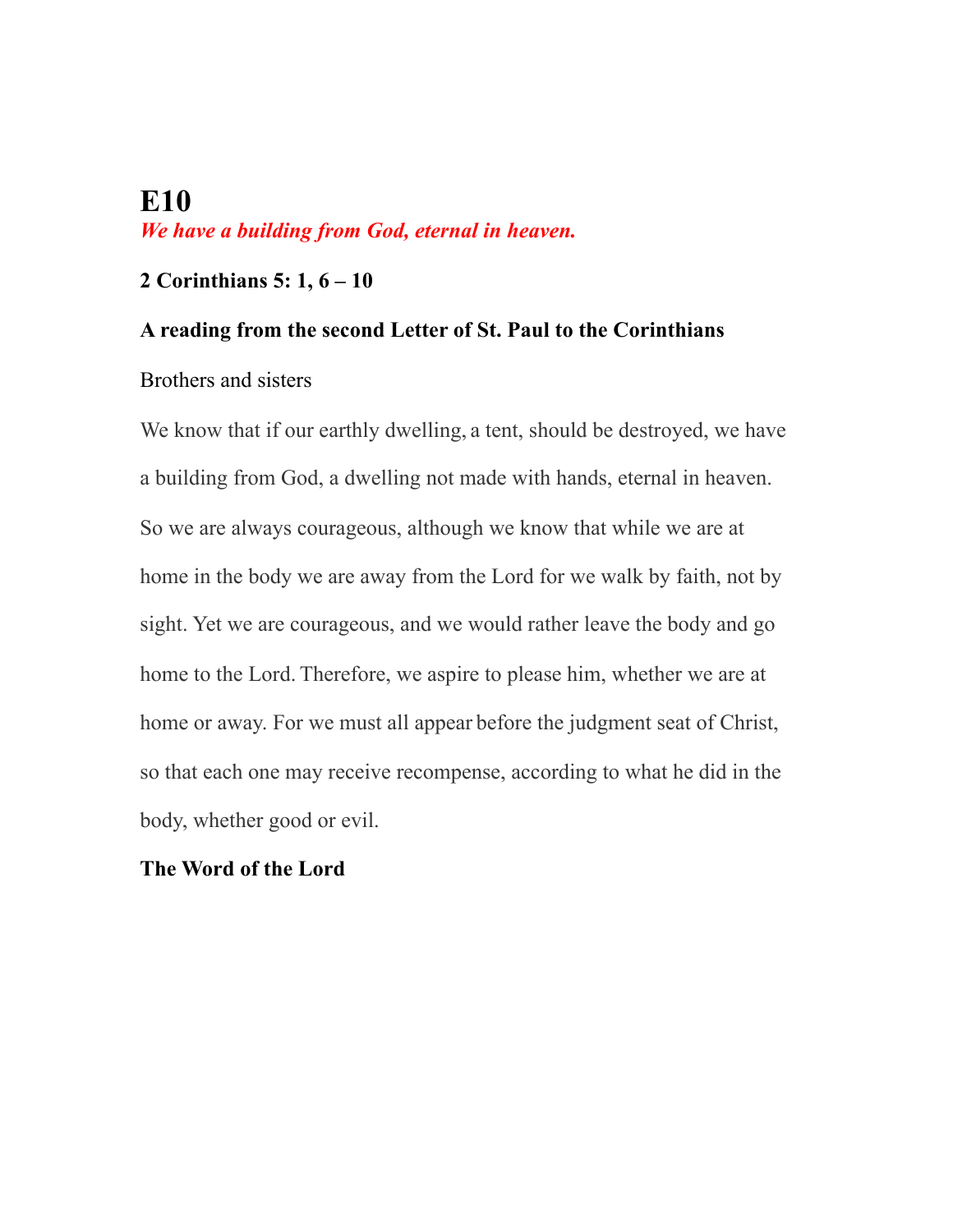**E11**  *He will change our lowly bodies to conform to his glory.* 

**Philippians 3:20-21** 

### **A reading from the Letter of Saint Paul to the Philippians**

Brothers and sisters:

Our citizenship is in heaven, and from it we also await a savior, the Lord Jesus Christ. He will change our lowly body to conform with his glorified body by the power that enables him also to bring all things into subjection to himself.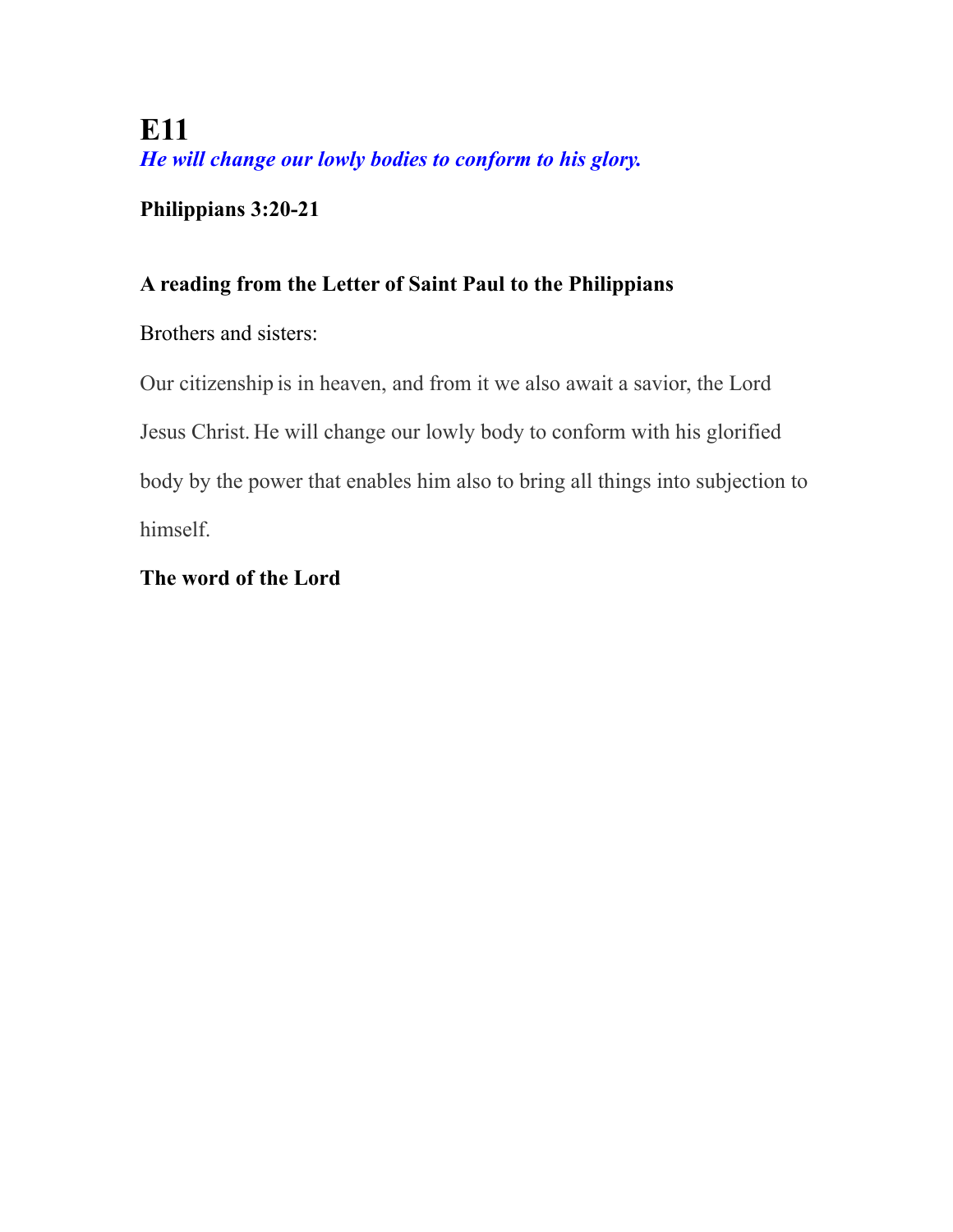## **E12** *Thus we shall always be with the Lord.*

### **1 Thessalonians 4: 13 – 18**

### **A reading from the first Letter of Saint Paul to the Thessalonians**

Brothers and sisters:

We do not want you to be unaware, brothers, about those who have fallen asleep, so that you may not grieve like the rest, who have no hope. For if we believe that Jesus died and rose, so too will God, through Jesus, bring with him those who have fallen asleep. Indeed, we tell you this, on the word of the Lord, that we who are alive, who are left until the coming of the Lord, will surely not precede those who have fallen asleep. For the Lord himself, with a word of command, with the voice of an archangel and with the trumpet of God, will come down from heaven, and the dead in Christ will rise first. Then we who are alive, who are left, will be caught up together with them in the clouds to meet the Lord in the air. Thus we shall always be with the Lord. Therefore, console one another with these words.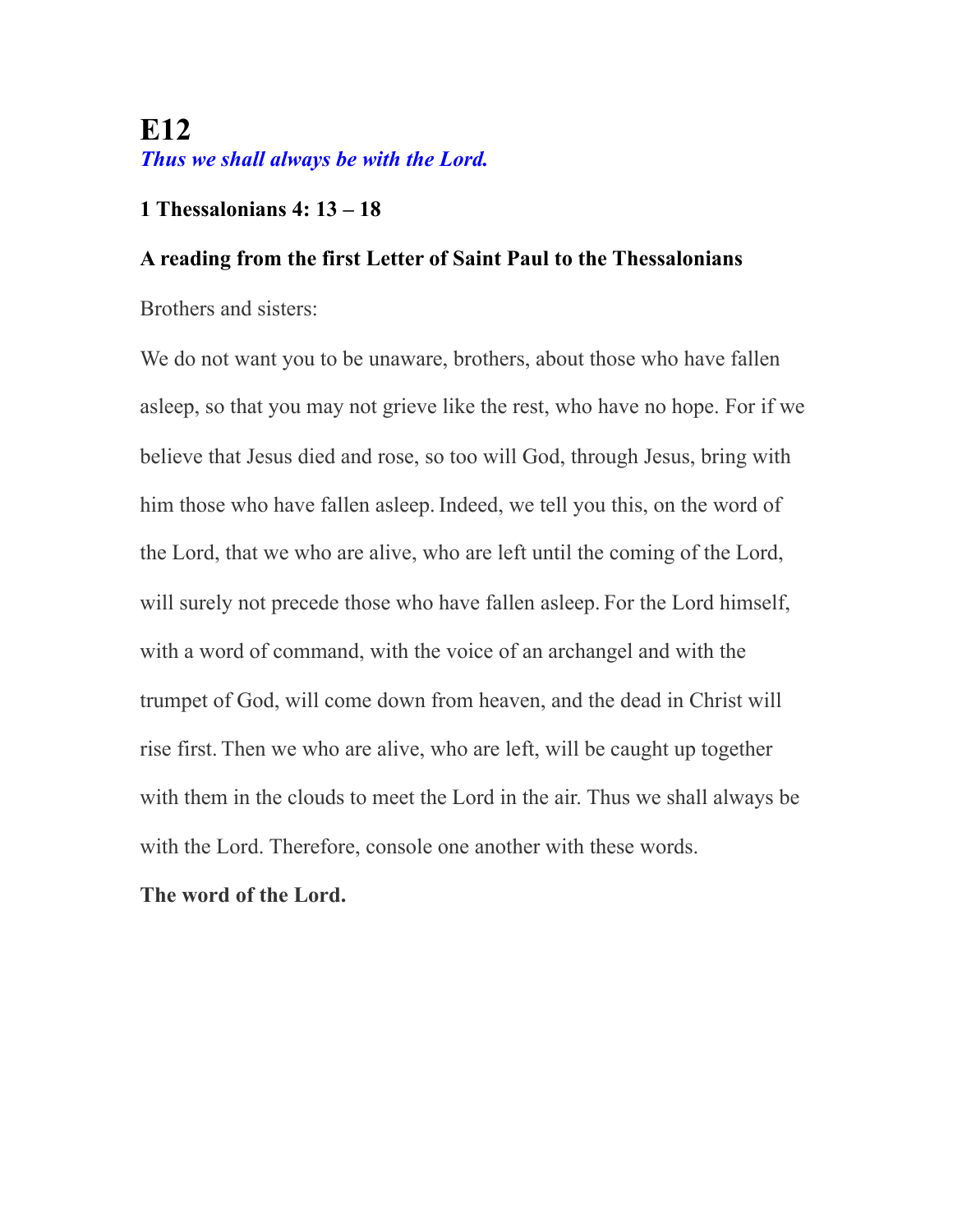**E13**  *If we have died with him we shall also live with him.* 

### **2 Timothy 2: 8 – 13**

### **A reading from the second Letter of Saint Paul to Timothy**

Beloved:

Remember Jesus Christ, raised from the dead, a descendant of David: such is my gospel, for which I am suffering, even to the point of chains, like a criminal. But the word of God is not chained. Therefore, I bear with everything for the sake of those who are chosen, so that they too may obtain the salvation that is in Christ Jesus, together with eternal glory. This saying is trustworthy:

If we have died with him we shall also live with him; if we persevere we shall also reign with him. But if we deny him he will deny us. If we are unfaithful

he remains faithful,

for he cannot deny himself.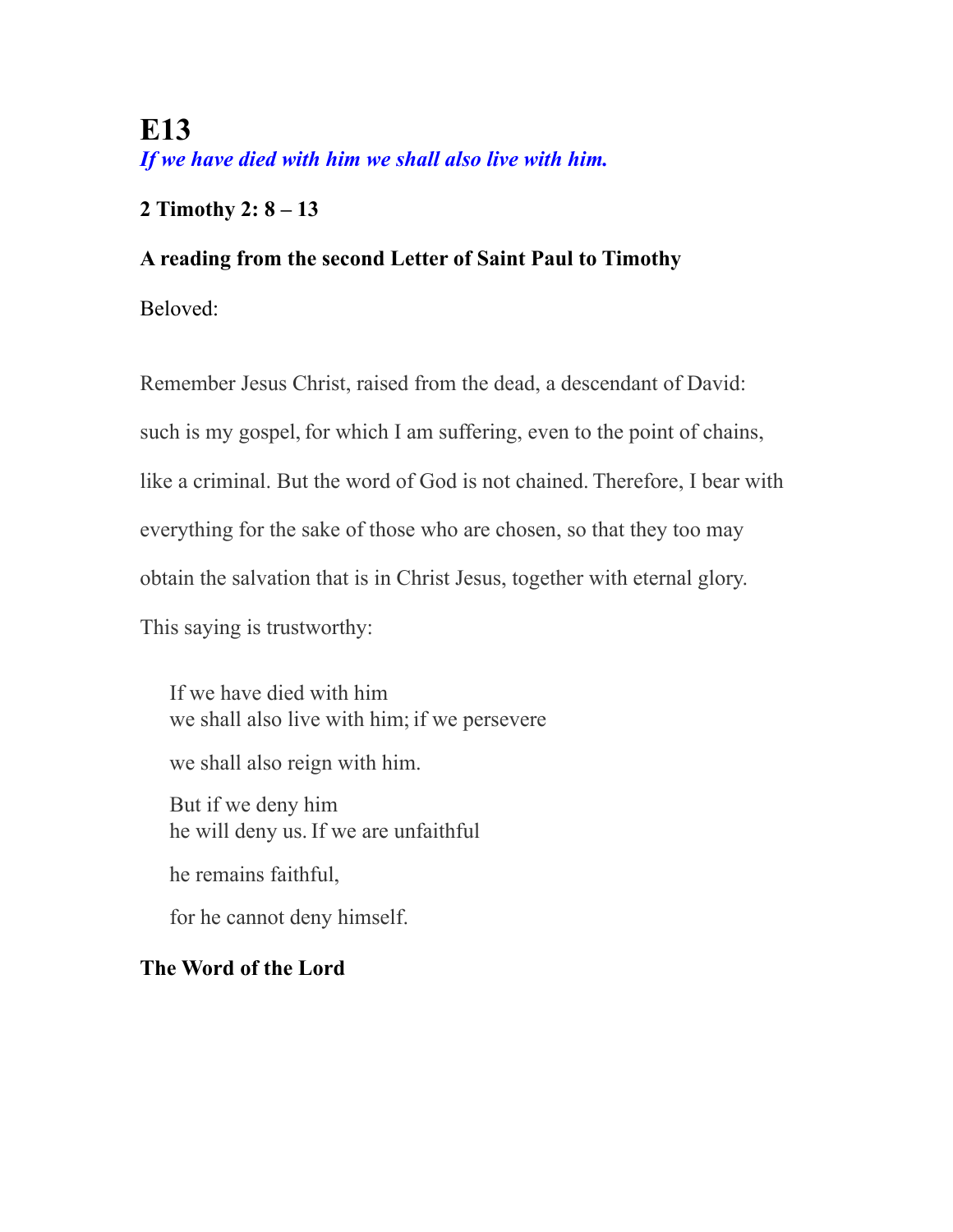**E14**  *We shall see him as he is.* 

**1** John  $3:1-2$ 

### **The reading for the first letter of St. John**

Beloved:

See what love the Father has bestowed on us that we may be called the children of God. Yet so we are. The reason the world does not know us is that it did not know him. Beloved, we are God's children now; what we shall be has not yet been revealed. We do know that when it is revealed**[\\*](http://www.usccb.org/bible/1john/3#70003002-1)** we shall be like him, for we shall see him as he is.